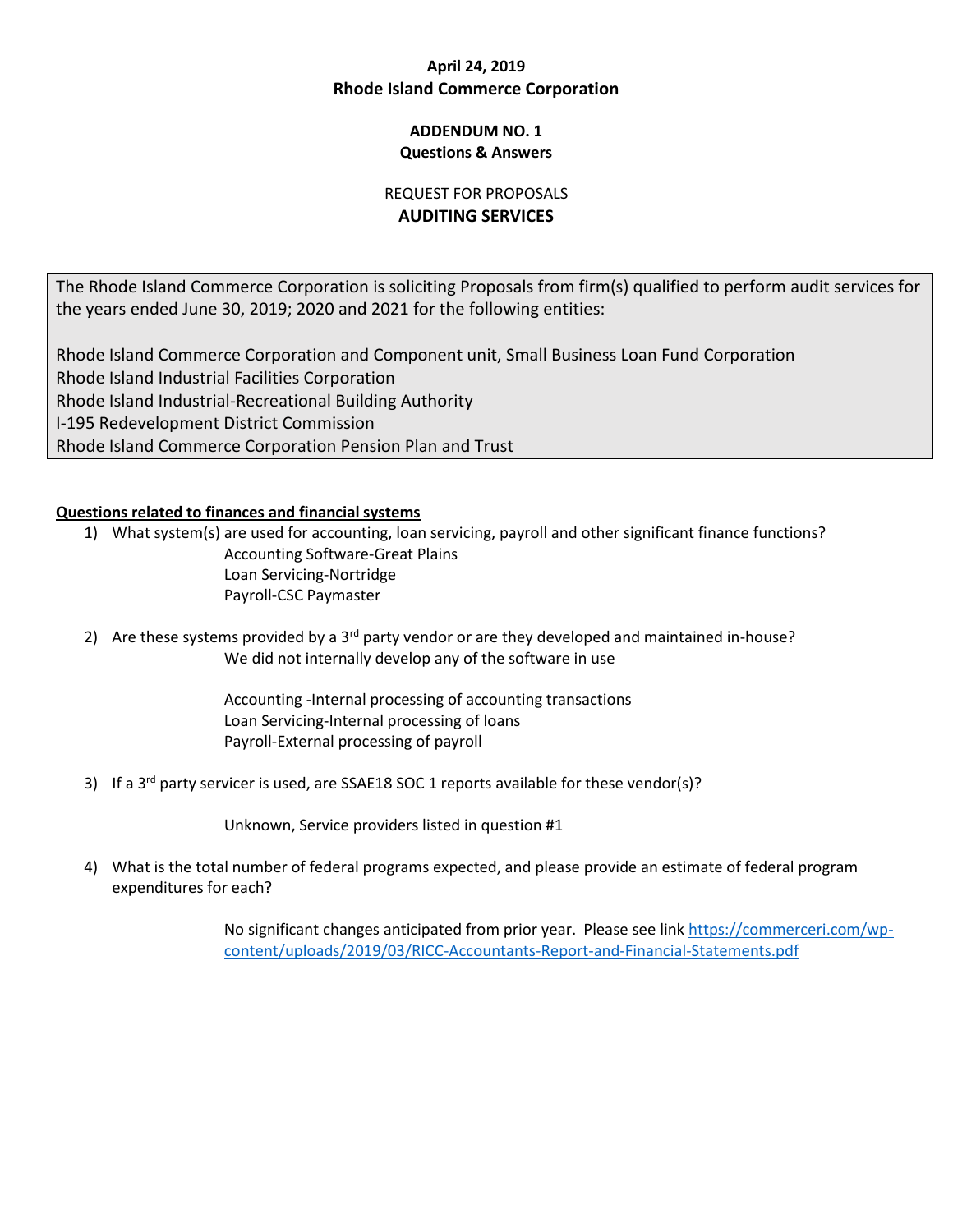#### **Questions related to Internal Control and Financial Reporting**

1) Are internal controls and procedures documented in written form, communicated to all required parties, and are key controls identified?

Internal controls and procedures are in written form.

2) Who prepares the financial statements?

Accounting Staff

3) Who prepares all schedules included in the notes to financial statements and supplementary information?

Accounting Staff

4) Is there any internal audit function carried out and if so, to what extent?

No internal audit

5) Are IT and Cybersecurity Risks actively managed and monitored on a formal basis?

Managed and monitored by 3<sup>rd</sup> party IT service provider

#### **Requests for additional information and other questions**

1) Please provide copies of prior year reports on internal controls and compliance required by Government Auditing Standards and the Single Audit Act/Uniform Guidance. If there were any findings reported, please also provide your corrective action plan and current status of resolution.

> Please see link for all prior reports [https://commerceri.com/wp-content/uploads/2019/03/RICC-](https://commerceri.com/wp-content/uploads/2019/03/RICC-Accountants-Report-and-Financial-Statements.pdf)[Accountants-Report-and-Financial-Statements.pdf](https://commerceri.com/wp-content/uploads/2019/03/RICC-Accountants-Report-and-Financial-Statements.pdf)

2) Please indicate any significant involvement of external management experts (actuaries, engineers, consultants, fiscal agents, etc.) with roles in the internal control or financial reporting functions. Have there been any delays in prior audits due to coordination between the management experts and your independent auditor?

N/A

3) Please indicate the extent of audit adjustments being proposed by your independent auditor and accepted by management for recognition in the financial statements.

Minimal

4) Have there been any disagreements between management and your independent auditor during the prior three engagements?

No